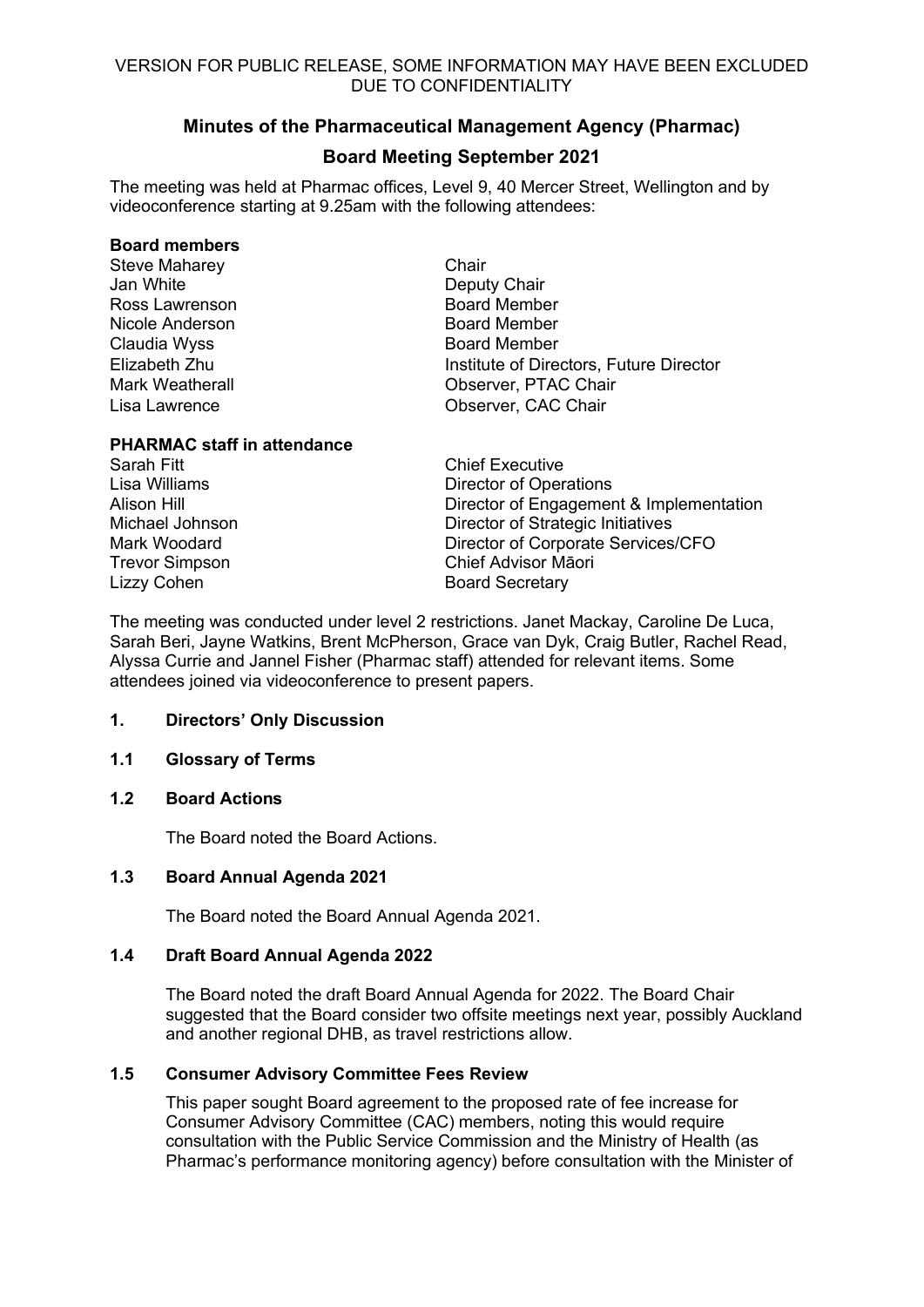Public Service and referral to the Cabinet Appointment and Honours (APH) Committee for Ministerial consideration. The Board:

**noted** the fees paid to Pharmac's Consumer Advisory Committee members have been reviewed following the update to the Consumer Advisory Committee Terms of Reference

**agreed** that Pharmac staff progress with the required consultation and referral process for the recommended fee increase for CAC members

**noted** that staff intend to build in a process to regularly review Committee fees.

**noted** that if this proposal is not supported by Cabinet, staff will consider other options to bring back to the Board next year.

Nicole Anderson and Jan White **(carried)**

*The Board Chair exited the meeting briefly handing the meeting over to the Deputy Chair.* 

## **2. Apologies**

Peter Bramley, Observer, DHB Representative.

## **3. Record of Previous Board and Committee Meetings**

#### **3.1 Minutes of July 2021 Board Meeting**

**resolved** to adopt the minutes of the July 2021 meeting as being a true and correct record.

The Board discussed the value in offsite meetings and agreed that while they found it worthwhile, it requires additional work for staff and there are technical and logistical difficulties plus additional travel for Board members, particularly in Auckland where transport can be challenging. It was agreed that the Board considers this when next arranging offsite meetings and when choosing the timing for offsite meetings.

Nicole Anderson and Claudia Wyss **(carried)**

## **3.2 Minutes of July 2021 Board Health and Safety Committee**

**noted** the minutes from the July 2021 Board Health and Safety Committee.

**noted** that the Committee is yet to receive a copy of the external H&S audit report which will likely come to the October Committee meeting.

*The Board Chair returned to the meeting.* 

# **3.3 Audit and Risk Committee September 2021 Recommendations**

A verbal update was provided by the Committee Chair. The Board noted:

**noted** that the Committee received the six-monthly legislative compliance report.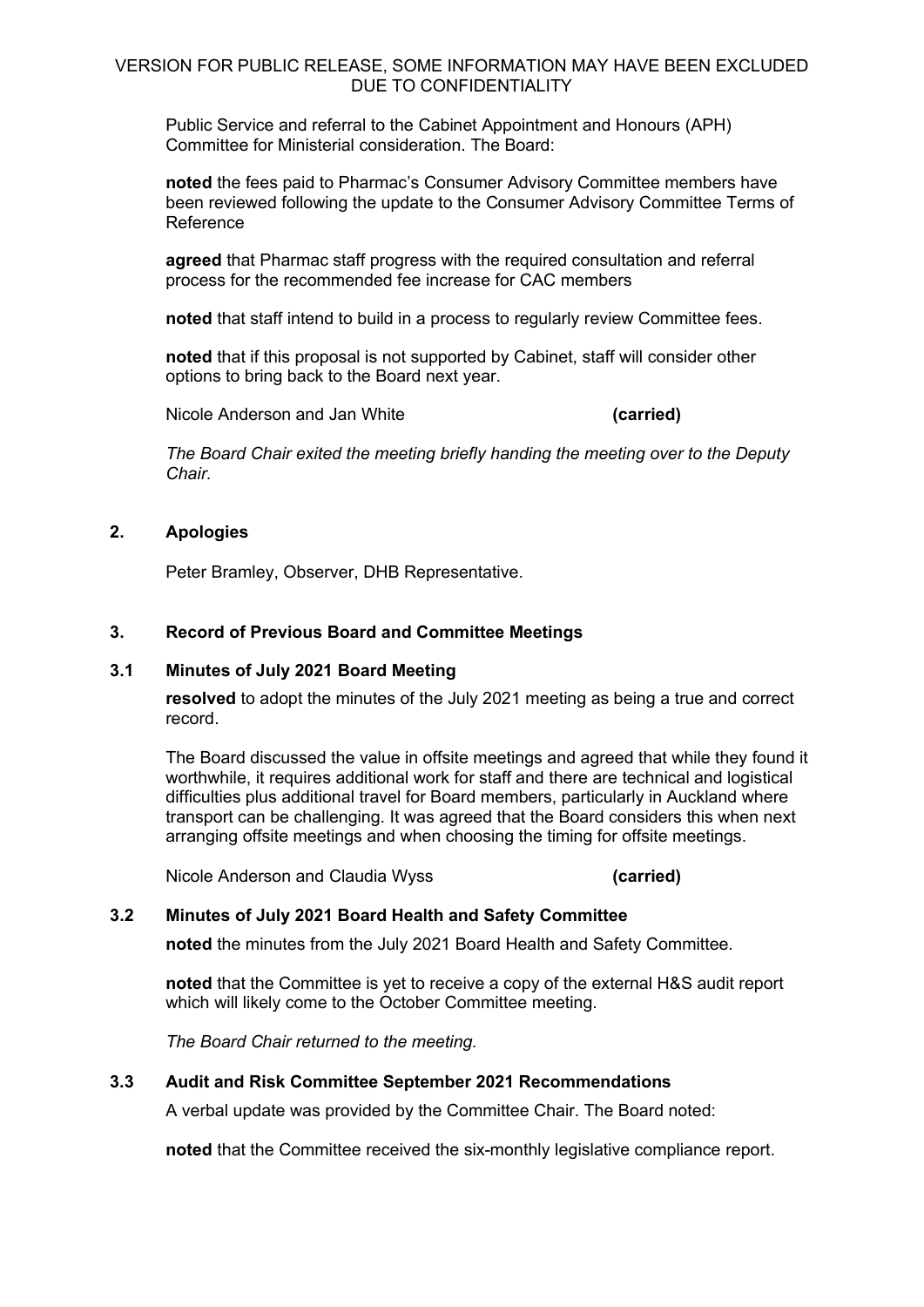**noted** that the comprehensive risk review on brand changes, the first the Committee has formally undertaken, was a useful discussion and the review identified a few updates to the risk register which will be reflected in the updated risk register to come to the Board for noting at the October Board meeting

**noted** that the Committee discussed adding an external independent advisor to the Committee membership and staff will be developing some options for the Committee to progress this. The Board Chair noted that David Nalder, an expert in risk management, may provide a useful insight into good practice for Audit and Risk Committees. David was scheduled to engage with the Board in September and staff are rescheduling this to a later date.

#### **3.4 Summary of May 2021 PTAC advice and recommendations**

This paper informed the Board of recommendations made and advice given by PTAC at its May 2021 meeting held on 20 and 21 May 2021 via videoconference. The Board:

**noted** the summary of the record of the Pharmacology and Therapeutics Advisory Committee (PTAC) meeting held on 20 and 21 May 2021 via videoconference and a verbal overview of the recommendations by the PTAC Chair

**noted** the May 2021 PTAC record was signed off by the Chair on 15 July 2021 and is published on the Pharmac website

**noted** the PTAC's recommendation that the community funding of food thickeners be delisted. There is a complaint to the Health and Disability Commissioner in relation to the funding of food thickeners. The Board questioned if any speech language therapists have provided input into the advice provided to the PTAC. Staff agreed to report back to the Board on this

**discussed** Pharmac's role in funding special foods as an example of decisions that fall within the boundary of Pharmac's decision-making but perhaps within a 'grey area'. It was suggested that staff could pull together a list of examples, such as special foods, and highlight some for CAC discussion on boundaries of our decisionmaking and report back to Board.

#### **4. Interests Register**

**noted** the interests register; and

**noted** any decisions by the Chair to manage actual or potential conflicts of interest, as follows:

*[None required]*

# **5. Matters Arising**

**noted** the matters arising and actions progressed.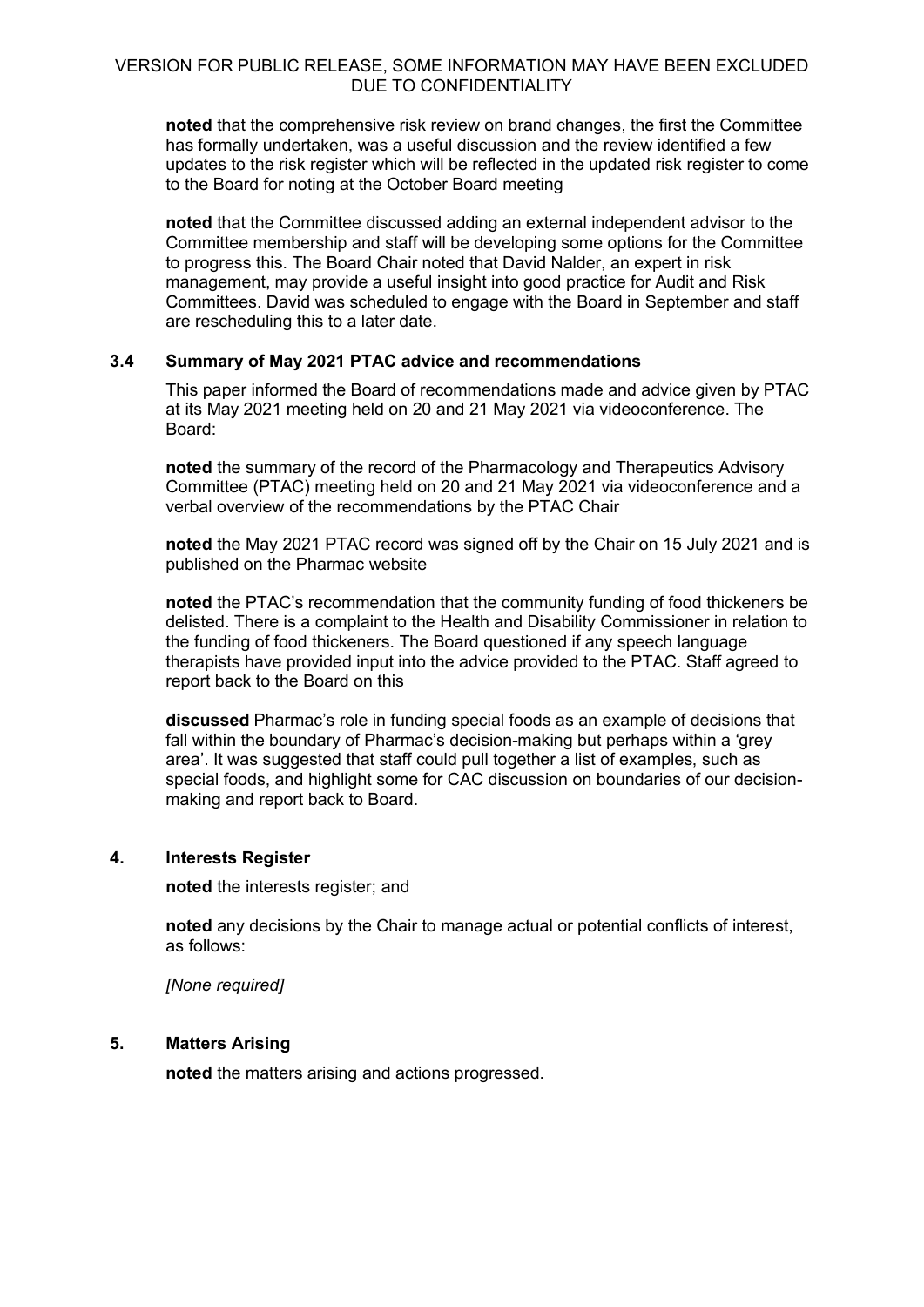## **6. Chair's Report**

## **6.1 Verbal Report**

A verbal update was provided by the Board Chair. The Board:

**noted** that staff are scheduling items from the postponed Board strategy meeting, some of which are papers at this Board meeting

**noted** that the Board Chair attended a Crown Entities Board Chairs meeting

**noted** that the FPIM governance group is now receiving a rolling six-month plan

**noted** that we are awaiting a decision from the Minister of Health regarding the appointment terms of Ross Lawrenson and Nicole Anderson whose terms have lapsed.

#### **6.2 Correspondence**

**noted** the correspondence report

**noted** the letter from the Minister of Health approving Pharmac's 2021/22 Statement of Performance Expectations to be presented to the House of Representatives.

## **7. Chief Executive's Report**

**noted** the Chief Executive's Report

**noted** the operational budget financials for August 2021

**noted** that Pharmac are yet to receive a copy of the Interim External Review Report and staff have not yet received confirmation of timing for the Review Committee to meet with the Board, tentatively before the October Board meeting

**noted** that the newly established Māori Advisory Rōpū will offer a wide scope of experience and expertise. The Board noted that the Rōpū membership has good iwi representation. Staff are looking at options for Board members to meet with the Rōpū members

The Board acknowledged the great mahi (achievements) made by staff both in establishing the Rōpū and input into advice to Ministers on the appropriation of pharmaceuticals.

#### **8. Key Items**

## **8.1 Multi-year Funding Approach for the Health and Disability System**

The purpose of this paper was to outline for the Board the high-level proposals for the multi-year funding framework for health that the Government has agreed to progress and the implications of the proposed multi-year funding pathway for the Combined Pharmaceutical Budget (CPB).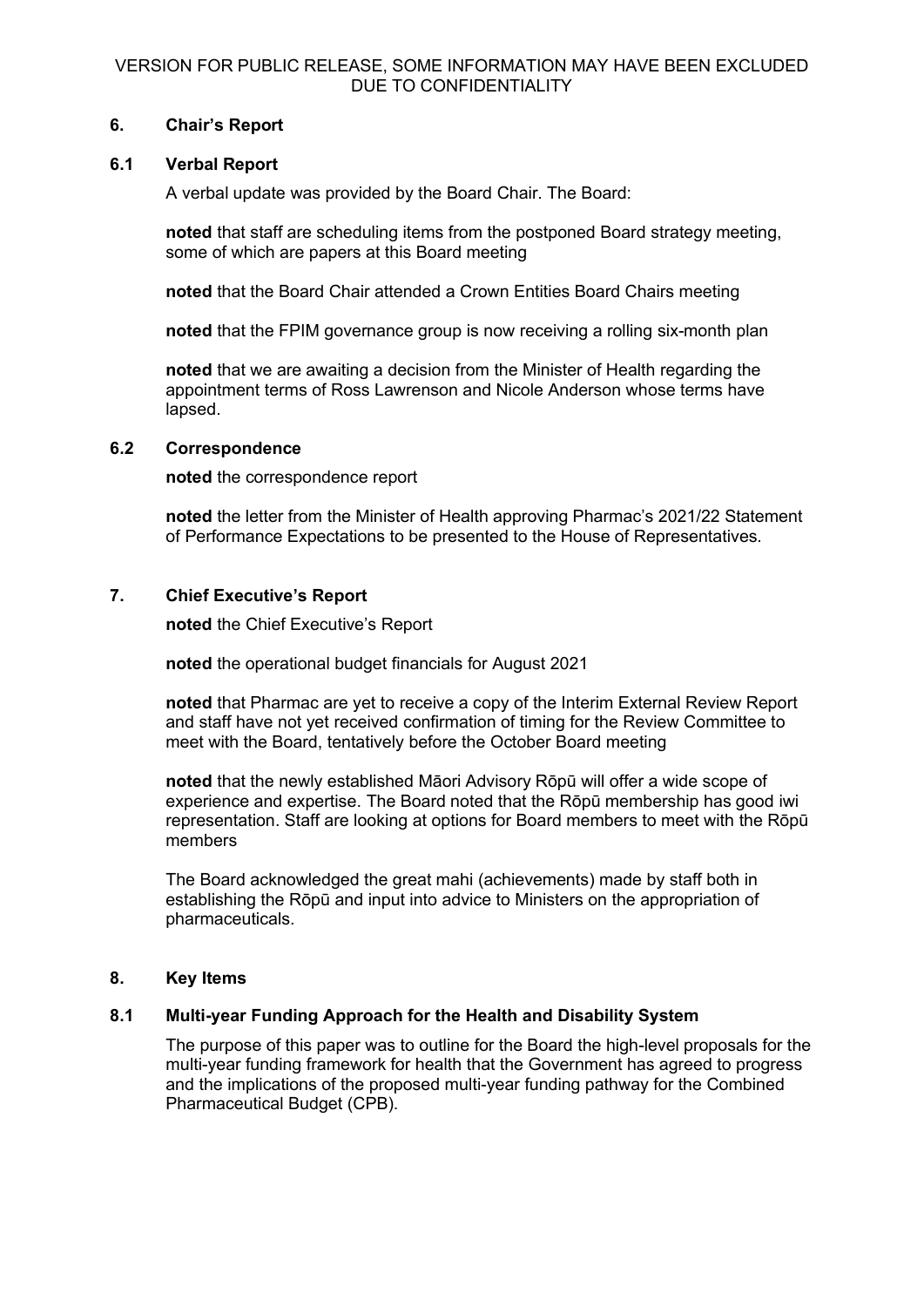## **8.2 Combined Pharmaceutical Budget funding pathway**

This paper provided the Board with early thinking about the interaction and impact of several related changes required for the Combined Pharmaceutical Budget (CPB). The Board:

**noted** the incremental funding required to enable investment in good value new pharmaceuticals

**noted** the future cost pressures likely to arise from pharmaceuticals in the pipeline

**noted** that there will be further opportunities to engage the Ministry of Health and Treasury as the Budget 2022 process progresses over coming months

**noted** the ongoing costs related to COVID-19 and increased costs of therapeutics, particularly cancer and immunotherapy, which we will need to factor into future funding decisions. However, the Board noted that this is part of a broader health system issue, and our decisions will need to align with the NZ health plan.

#### **8.3 Extension to the appointment of Professor Marius Rademaker as Deputy Chair of PTAC**

The purpose of this paper was to seek a recommendation from the Board to the Director-General of Health relating to PTAC membership. The Board:

**resolved** to recommend to the Director-General of Health an extension of one year to the appointment of Associate Professor Marius Rademaker as a member of the Pharmacology and Therapeutics Advisory Committee (PTAC) and as Deputy Chair of PTAC ending 31 November 2022

**noted** that the proposed extension to the appointment would also permit Professor Rademaker to remain as Chair of the Cancer Treatments Subcommittee of PTAC (CaTSoP)

**resolved** to recommend to the Director-General of Health an extension of one month to the appointment of Dr Sean Hanna as a member of the Pharmacology and Therapeutics Advisory Committee (PTAC) ending 30 November 2021

**resolved** to recommend to the Director-General of Health the re-appointments of Dr Giles Newton-Howes and Associate Professor Alan Fraser as members of the Pharmacology and Therapeutics Advisory Committee (PTAC) ending 30 November 2024

**noted** that the Board has previously recommended (July 2021) to the Director-General of Health that the appointments of the current PTAC Chair, Professor Mark Weatherall, and Deputy Chair, Associate Professor Marius Rademaker, which are both due to expire at the end of October 2021 be continued until 3 December 2021

**noted** that the Board has previously recommended (July 2021) to the Director-General of Health the appointment of Dr Jane Thomas as Pharmacology and Therapeutics Advisory Committee Chair for a period of three years beginning 6 December 2021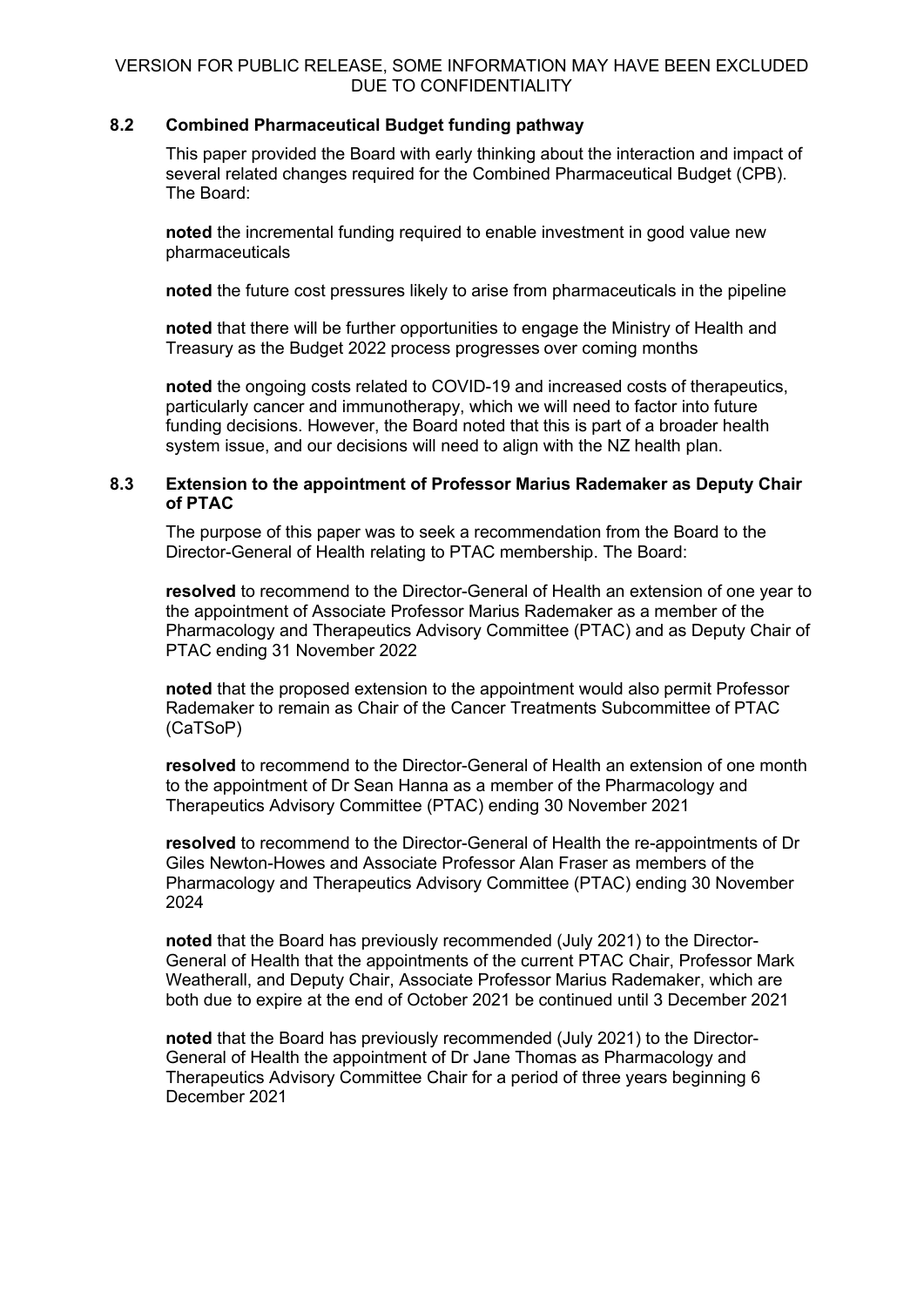The PTAC Chair emphasised the importance of having a senior PTAC member on CaTSoP. He also noted the impact of COVID-19 on clinicians workload and the potential engagement issue for CaTSoP as the workload is large. Pharmac staff are working through the challenges this brings to recruitment of members and will investigate opportunities to provide recognition to clinicians work on Pharmac Committees.

Jan White and Claudia Wyss **(carried)**

## **8.4 Draft Annual Report 2020/21**

This paper presented Pharmac's draft 2020/21 Annual Report for the Board's consideration and feedback. The Board:

**noted** the draft 2020/21 Annual Report

**noted** the draft 2020/21 Annual Report provides for the first time results on performance measures from the new performance framework

**noted** the draft 2020/21 Annual Report has been sent to Audit New Zealand, Bell Gully and the Ministry of Health for review and comment

**noted** we expect to receive feedback from Audit New Zealand, Bell Gully and the Ministry of Health, and will address those comments along with Board feedback and present the final version for consideration at the November 2021 Board meeting

**noted** that the Audit and Risk Committee, at its November 2021 meeting, will consider the final 2020/21 Annual Report, meet with Audit New Zealand staff, receive the formal Audit New Zealand opinion on the Annual Report, and determine whether to recommend the Board's approval of the report.

The Board provided some feedback and considerations for staff to work through for the final report.

## **9. Strategy Planning and Policy**

#### **9.1 Pharmac Strategy – Update on Progress**

This paper provided the Board with a progress report against our strategic direction and priorities. The paper provided an update of the current operating context and challenges facing Pharmac; describes the progress that is being made against our strategic priorities; and includes a status report for each strategic priority. The Board:

**noted** the progress made since July 2020 on the delivery of Pharmac's new strategy

**noted** the external operating environment has changed significantly since July 2020, with the impact of COVID-19, the health reforms and the external review of Pharmac

**discussed** and provided reflections from the Board's perspective on progress. The Board supported the status reporting format which staff will consider using for future reporting on our strategic priorities, noting the need to reframe some of the measures more clearly.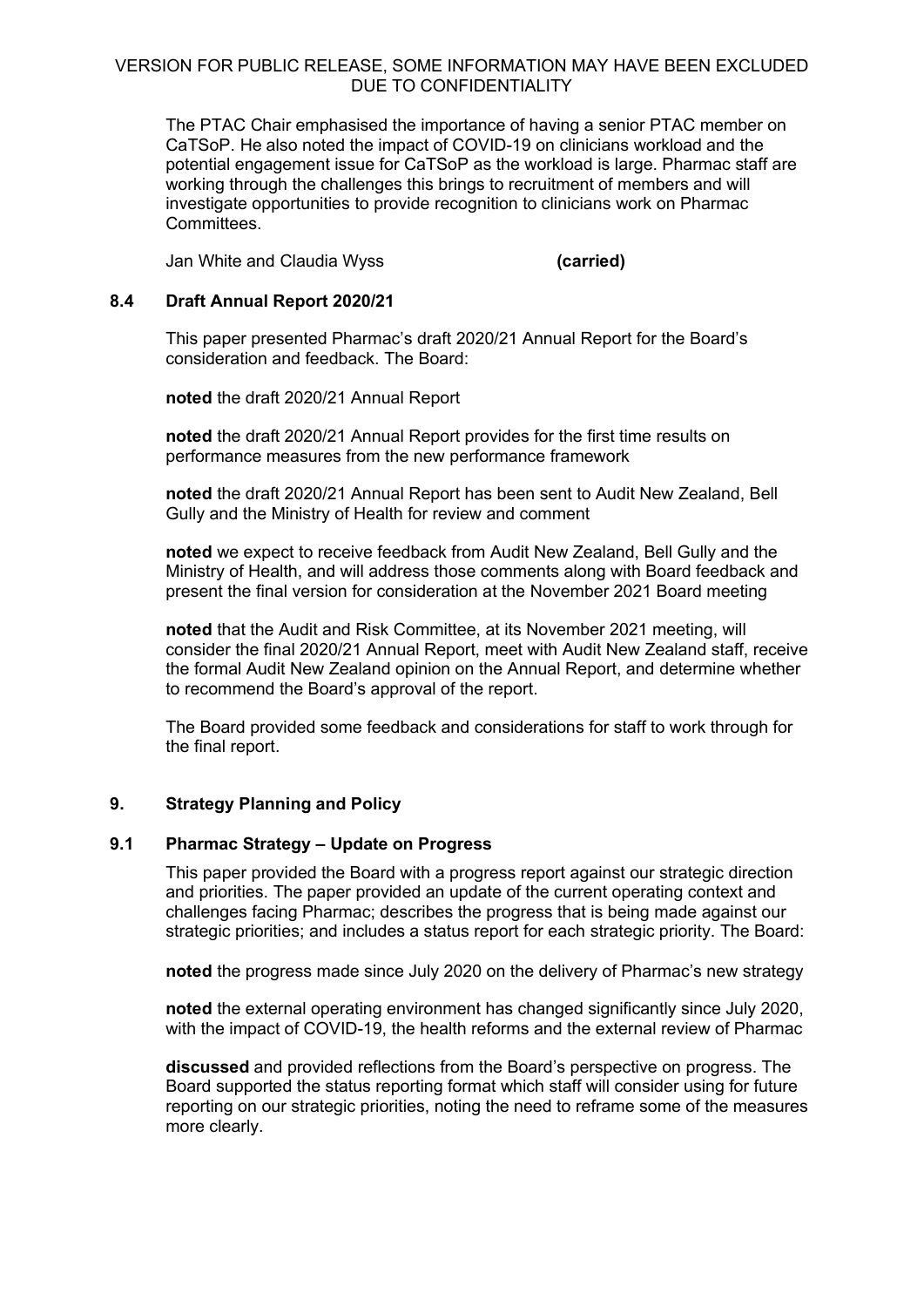## **9.2 Two-Year Strategy Work Programme**

The purpose of this paper was to outline for the Board a two-year work programme that leads to Pharmac's next Statement of Intent (due to be revised in June 2023). The pathway is intended to promote discussion and development around Pharmac's vision, strategy, articulation of the value and outcomes we deliver for New Zealanders and subsequent alignment of our planning and performance frameworks. The Board:

**noted** that a two-year strategy-based work programme has been developed, leading up to the next iteration of the Statement of Intent (due by 30 June 2023)

**noted** that the work programme is intended to dovetail with the outcomes of the independent external review, health reforms, work on implementing our values, and the Blue Skies workstream of the end-to-end analysis project. The work programme also aligns with the existing annual planning cycle

**noted** the desire to consider not only the health outcomes we want to achieve and deliver for New Zealanders but also the societal outcomes

**noted** the timing and content of the strategy-based work programme

**noted** that the intended first step is to progress work on Pharmac's vision.

#### **9.3 Data and Analytics strategic priority update**

This paper provided the Board with an update on the Data and Analytics work programme, focusing on the exploratory phase of the Health Outcomes workstream. The Board:

**noted** that this paper provides an update on the Data and Analytics work programme, focusing on the health outcomes workstream

**noted** the findings from the first pilot of an outcomes review for Maviret, a treatment for hepatitis C, the lessons learnt, and the development pathway for the outcomes assessment work going forward

**noted** the desire to actively promote integrated data solutions. Currently there is no cross-sector data group. We are hopeful that this enables Crown Entities to feed into policy work lead by the Ministry of Health to make data useful and joined up.

## **9.4 Enhance Key Functions - Sustainability Project Update**

This paper provided the Board with an update on the progress that has been made in the sustainability project since the last update provided to the Board in September 2020. The Board:

**noted** Pharmac's Flexible Framework (a high-level structure to support improvements in sustainability) which has been updated and reviewed by the Consumer Advisory Committee (CAC)

**noted** the need for Pharmac to be clear on where we sit within the framework, noting that we are mostly at the 'foundational' stage

**noted** that the Sustainability Project will be reported through the Enhance Key Functions Strategic Priority programme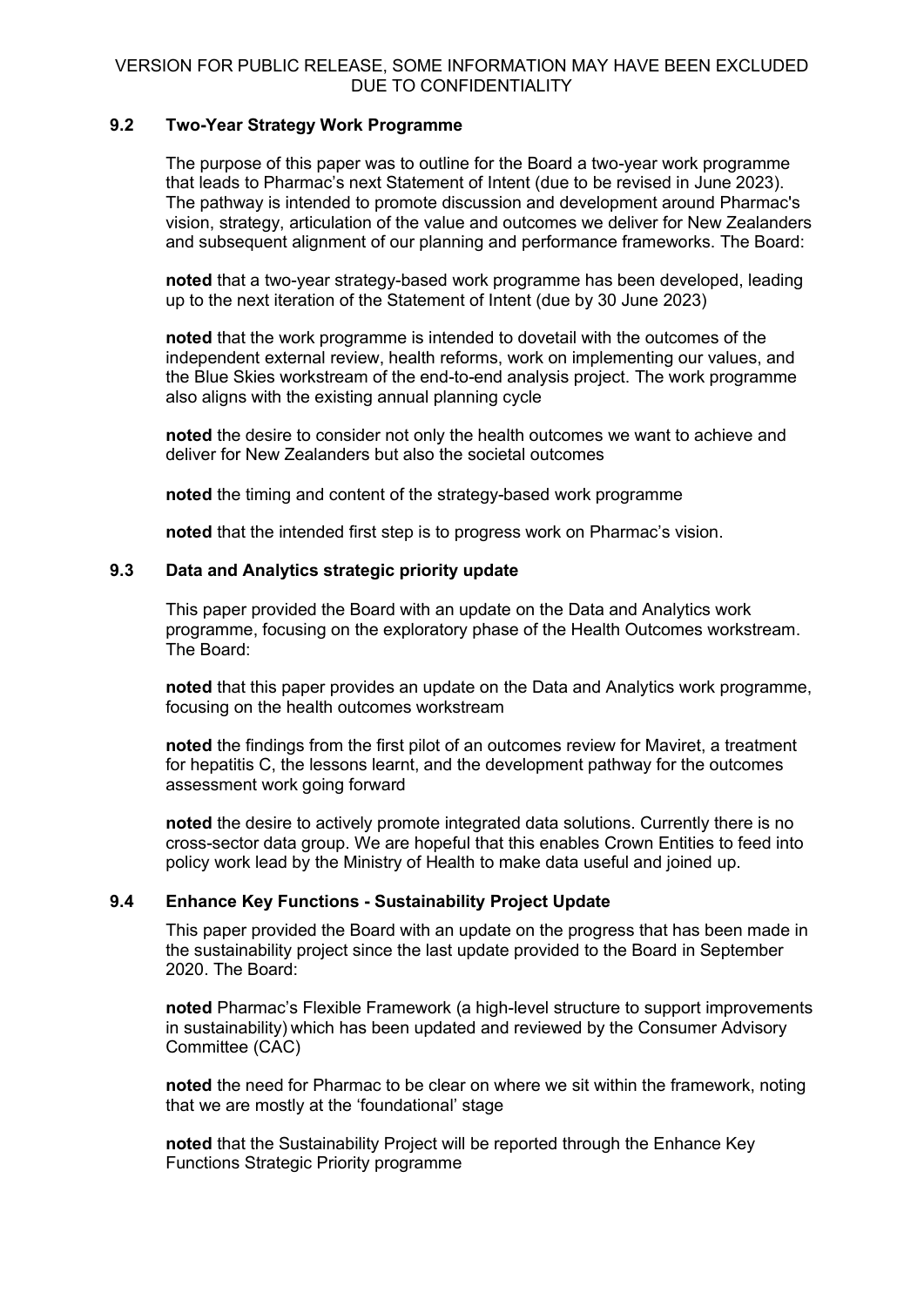**noted** the action plan and associated activities for this Project

**noted** that staff are currently work through how sustainability is more specifically factored into advice to the PTAC

**noted** the desire for future Board papers to highlight key challenges and risks associated with considering sustainability in funding decisions, with options analysis. Pharmac staff noted that this will be covered under the risk implications section of board papers

**noted** Pharmac staff intend to actively socialise on our website when we made sustainable procurement decisions.

#### **9.5 Risk in the Supply Chain Update**

This paper is a six-monthly update to the Board on Pharmac's supply chain risk mitigation and management work and includes brief updates on the workstreams and a description of the work programmes that are intended to continue to improve supply chain risk mitigation. The Board:

**noted** that since 2017 changes and improvements have been made to Pharmac's management of risk in the supply chain

**noted** that staff are conducting a process improvement project on our supply issue management approach which is approximately 85% complete

**noted** staff's progress on emergency response planning

**noted** the work with other government agencies Pharmac is engaged in following the COVID-19 pandemic in relation to supply chain management

**noted** staff's progress to obtain external clinical input to supply interruption processes and risk management

**noted** that Pharmac staff are building resilience in our procurement system so we are better prepared for events, such as supply disruptions due to COVID-19

**noted** that the Ministry of Foreign Affairs and Trade (MFAT) provides us with advice on geo-political risks which we take into account

**noted** that Pharmac staff are working with suppliers on social sustainability, taking the approach of being an influencer rather than dis-investing with suppliers.

#### **9.6 Pharmaceutical pipeline scan 2021 update**

This paper provided the Board with an update on the global development pipeline for pharmaceuticals, and an opportunity to provide feedback on the report. The Board:

**noted** the attached report from Sapere Research Group on the global development pipeline for pharmaceuticals

**noted** that Pharmac staff will consider the implications of the report findings in its future business planning activities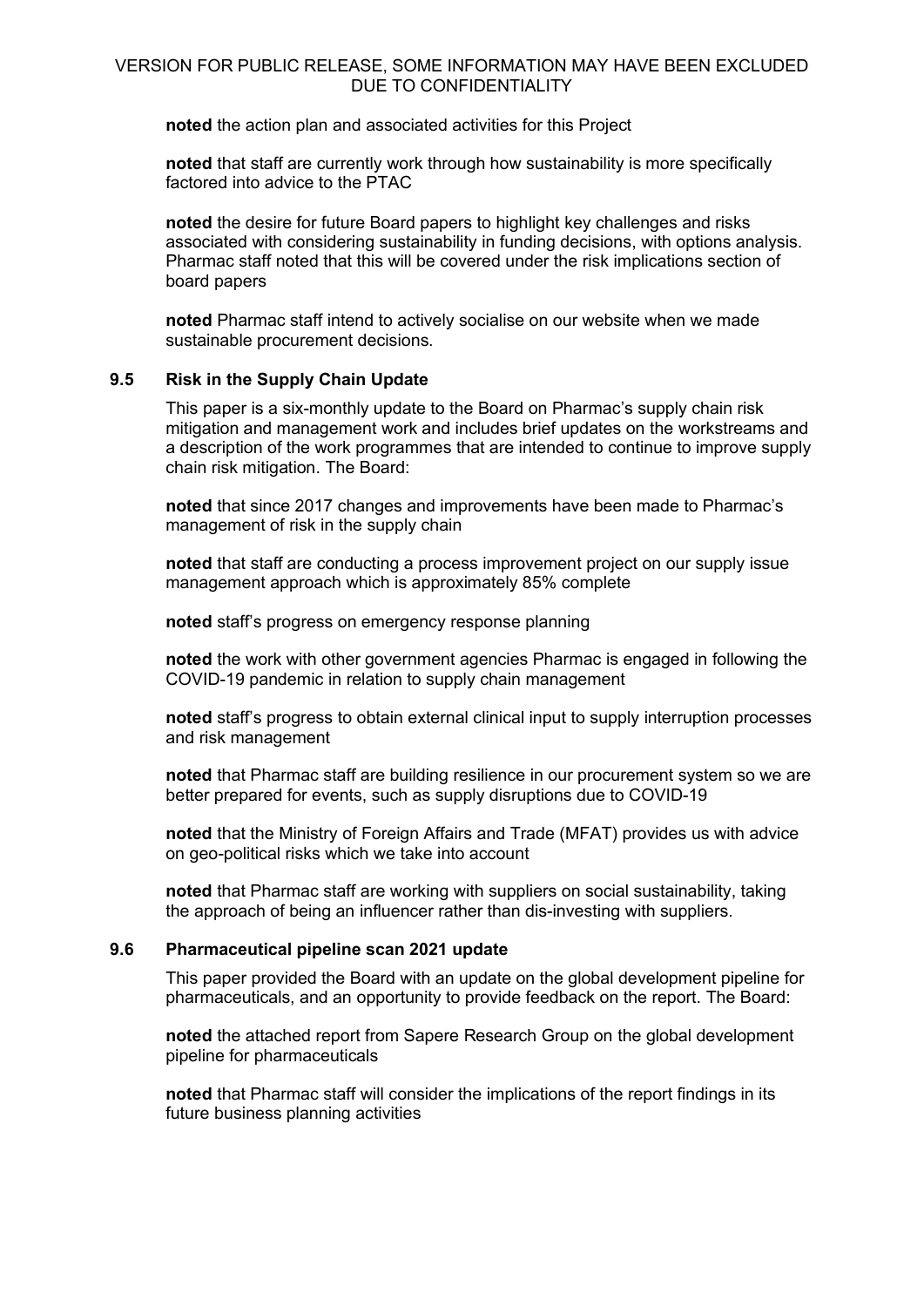**noted** that the report is useful as it confirms and quantifies the increased costs of medicines and the pressure of funding more expensive medicines on the Pharmac model

**noted** that the Public Preferences survey is expected to provide some useful insights into how much New Zealanders want to pay for pharmaceuticals, to feed into a joined-up approach with the health sector

**noted** that staff are considering how we manage cost pressures highlighted in the report on the Pharmac model. Staff will incorporate the findings from the Sapere report with our category planning and will aim to provide the Board with an update in the middle of 2022.

#### **10. Schedule and Funding**

#### **10.1 Pharmaceutical Expenditure and Transactions Report**

This paper provided an update on the current Combined Pharmaceutical Budget (CPB) expenditure position and our approach to managing the CPB. It also aims to give the Board an advance overview of the contentious, large or significant pharmaceutical transactions and investments that staff are currently progressing. The Board:

**noted** the current CPB expenditure position and significant medicines transactions

**noted** that the budget for the CPB in 2021/22 is \$1,085 million

**noted** that the Government has separately made available funding of \$76 million to cover COVID-19-related costs in 2021/22

**noted** the update from Pharmac staff on the large and/or significant medicines transactions that are currently planned or in progress

**noted** the update from Pharmac staff on possible COVID-19 treatments

**noted** that Pharmac staff plan to present the CPB Management report to the Board at the November Board meeting (moved from October) to allow for inclusion of COVID-19 data into the forecast

Nicole Anderson and Claudia Wyss **(carried)**

# **10.2 Medical Devices Transaction and Investment Report**

This paper provided a monthly update to the Board on progress with medical devices national contracting activity. The Board:

**noted** the update on progress with medical devices national contracting activity and that Pharmac staff are making good progress

**noted** that the three-year high-level timeline to prepare for and move to the investment management level, included in the Pharmac strategy – update on progress paper, was very useful.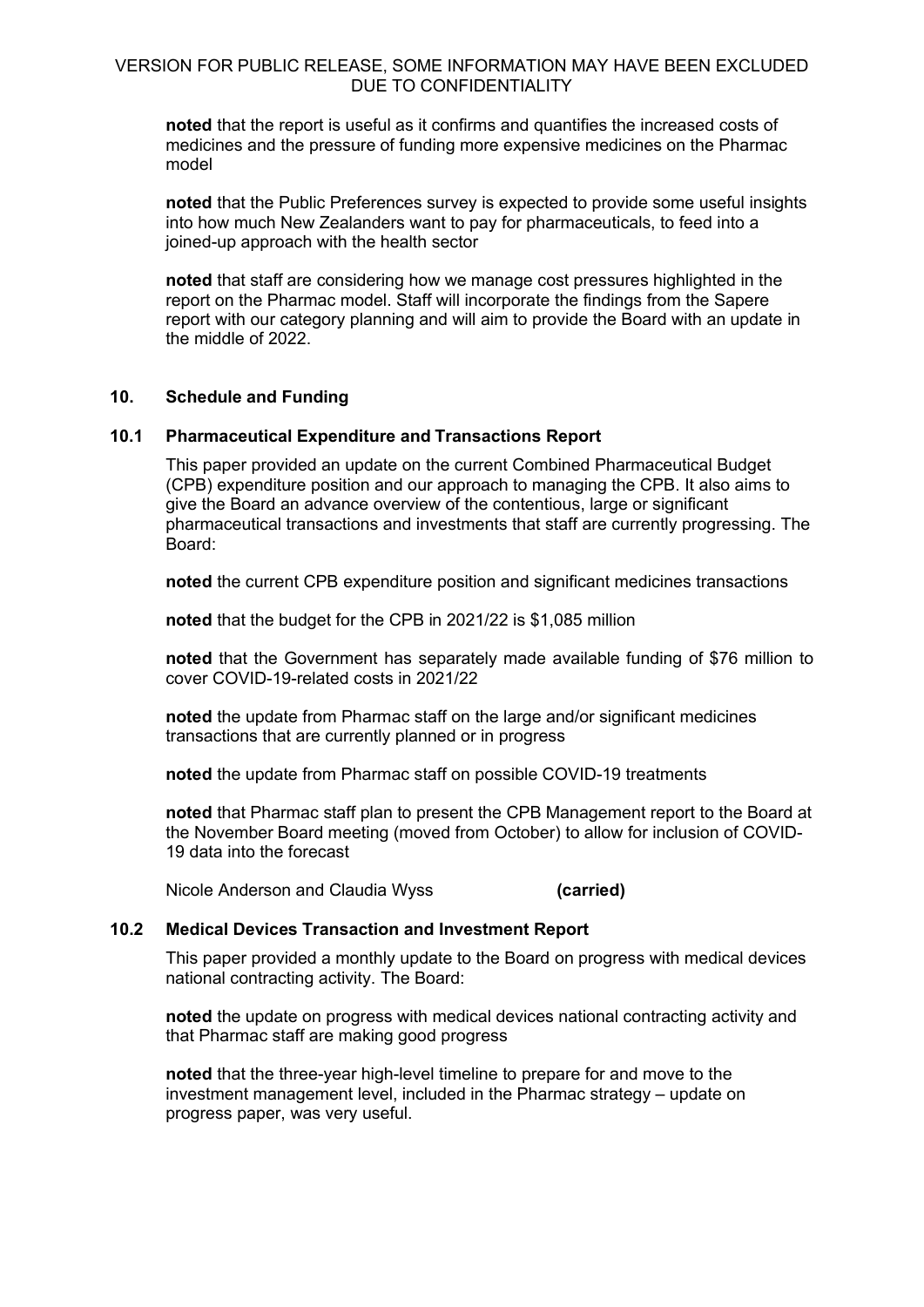## **10.3 Summary of Decisions Made Under Delegated Authority - July and August 2021**

This report contained a summary of all decisions made by Pharmac staff under delegated authority since the last Board meeting, i.e., decisions made during July and August 2021. The Board:

**noted** the summary of decisions made under Delegated Authority during July and August 2021 by the Chief Executive, Director of Operations, Manager Pharmaceutical Funding, Senior Advisor/Team Leader and Senior Therapeutic Group Managers/Team Leaders.

## **11. Regular Reports and Noting Papers**

## **11.1 Risk Report - Exceptions**

The register lists risks that exceed the Board's identified risk tolerance. This exceptions report updated the Board on the items on the risk register that have materially changed. The Board:

**noted** the summary risk report, which provides an update on items on the Board risk register that have materially changed since the quarter 4 risk register was reviewed by the Board in July 2021

**noted** that the Audit and Risk Committee will review the updated risk register as at 13 September 2021

**noted** the Board will receive the quarter one risk register for noting in the October 2021 meeting before being included in the quarter one report to the Minister of Health

The Board requested that the Board Governance Manual is updated to reflect a focus on cyber security. Pharmac staff advised that the Governance Manual is currently been updated (in part to reflect te Tiriti o Waitangi obligations and Board accountabilities) and aim to present an updated version at the November Board meeting.

## **11.2 Monthly Communications Report**

This paper summarised communications activity for August 2021. The Board:

**noted** staff's proactive media approach on issues aims to highlight our commitment to being a more transparent organisation

**noted** written enquiries are increasing as staff are intentionally directing people to send emails as they are easier to manage than phone calls

**noted** Pharmac staff have set a two year goal for the Colmar Brunton Public Sector Reputation Index to achieve a reputation score of at least 95 and a five year goal to achieve and maintain a reputation score of 100 points

**discussed** the two year goal set by staff and if it is aspirational enough

**noted** the advice from Pharmac staff that this goal is looking to exceed benchmark agencies and agreed that once Pharmac achieves the goal staff will look at what is happening in the environment and reset the goal